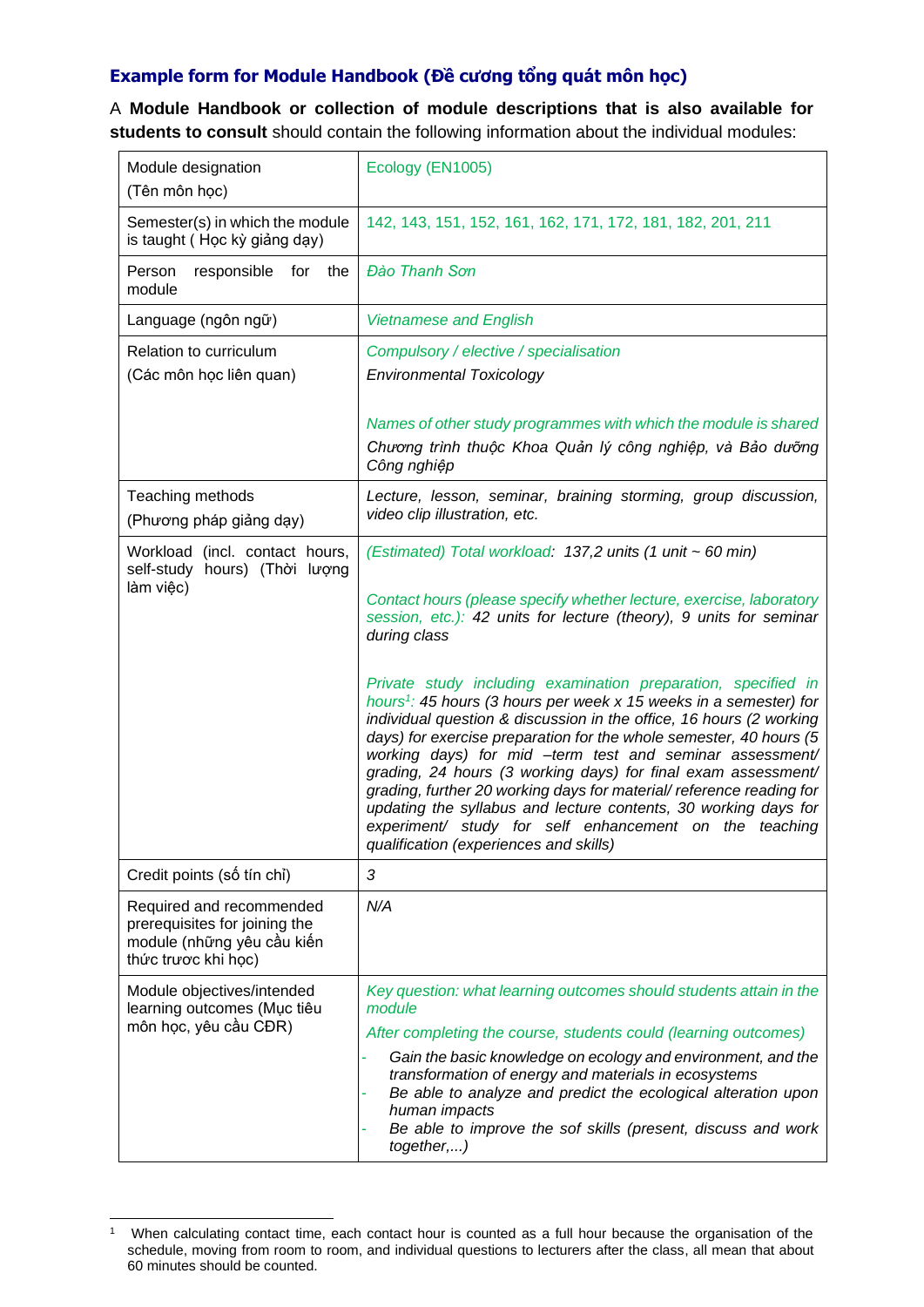| Content (Nội dung) | The description of the contents should clearly indicate focus areas<br>and the level of difficulty.                |
|--------------------|--------------------------------------------------------------------------------------------------------------------|
|                    | Introduction to the course                                                                                         |
|                    | Chapter 1: Introduction to ecology - General definitions                                                           |
|                    | <b>Basic definitions</b>                                                                                           |
|                    | History of ecology                                                                                                 |
|                    | Ecology and its applications on environmental protection and<br>human lives                                        |
|                    | Methods in ecological studies                                                                                      |
|                    | Chapter 2: Environmental parameters: the limit factors of<br>ecosystem                                             |
|                    | <b>Environment and ecofactors</b>                                                                                  |
|                    | Influences of environmental factors on organisms and their<br>adaptation                                           |
|                    | Reaction of organisms to the environmental parameters<br>Relationship between the different organisms in ecosystem |
|                    | <b>Chapter 3: Autecology, polupation and community ecology</b>                                                     |
|                    | <b>Biological cycles</b>                                                                                           |
|                    | Population                                                                                                         |
|                    | Community                                                                                                          |
|                    | Case studies of experts about ecology                                                                              |
|                    | <b>Chapter 4: Ecosystem</b>                                                                                        |
|                    | Definition and components of an ecosystem                                                                          |
|                    | Ecosystem function                                                                                                 |
|                    | Ecosystem statuses                                                                                                 |
|                    | Ecosystem characteristics                                                                                          |
|                    | Distribution of ecosystem lattitudely                                                                              |
|                    | Geo-che-biological cyclcles                                                                                        |
|                    | Organic decomposition and function of micro-organisms                                                              |
|                    | <b>Chapter 5: Ecotoxicology</b>                                                                                    |
|                    | Environmental degradation and ecological succession.                                                               |
|                    | Eutrophication                                                                                                     |
|                    | Ecology and environment of wetland                                                                                 |
|                    | Challenges and ecological and environmental risks worldwide                                                        |
|                    |                                                                                                                    |
|                    | <b>Group presentation / report</b>                                                                                 |